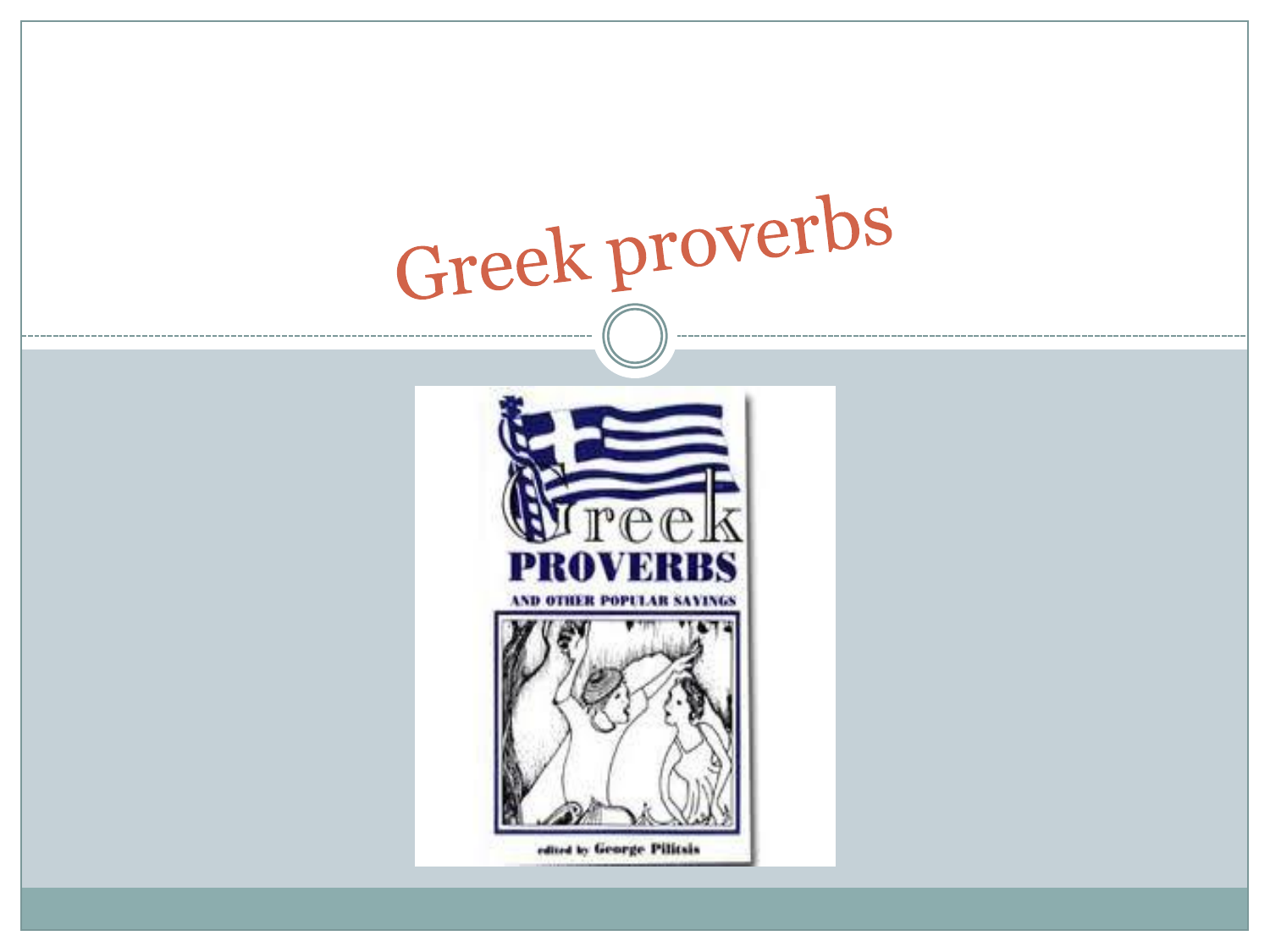

**A SOCIETY grows GREAT When OLD MEN plant TREES whose shade they** *know* **they shall never sit in!**



This reminds me of a Chinese saying: " The best time to plant a tree was 20 years back. The second best is now".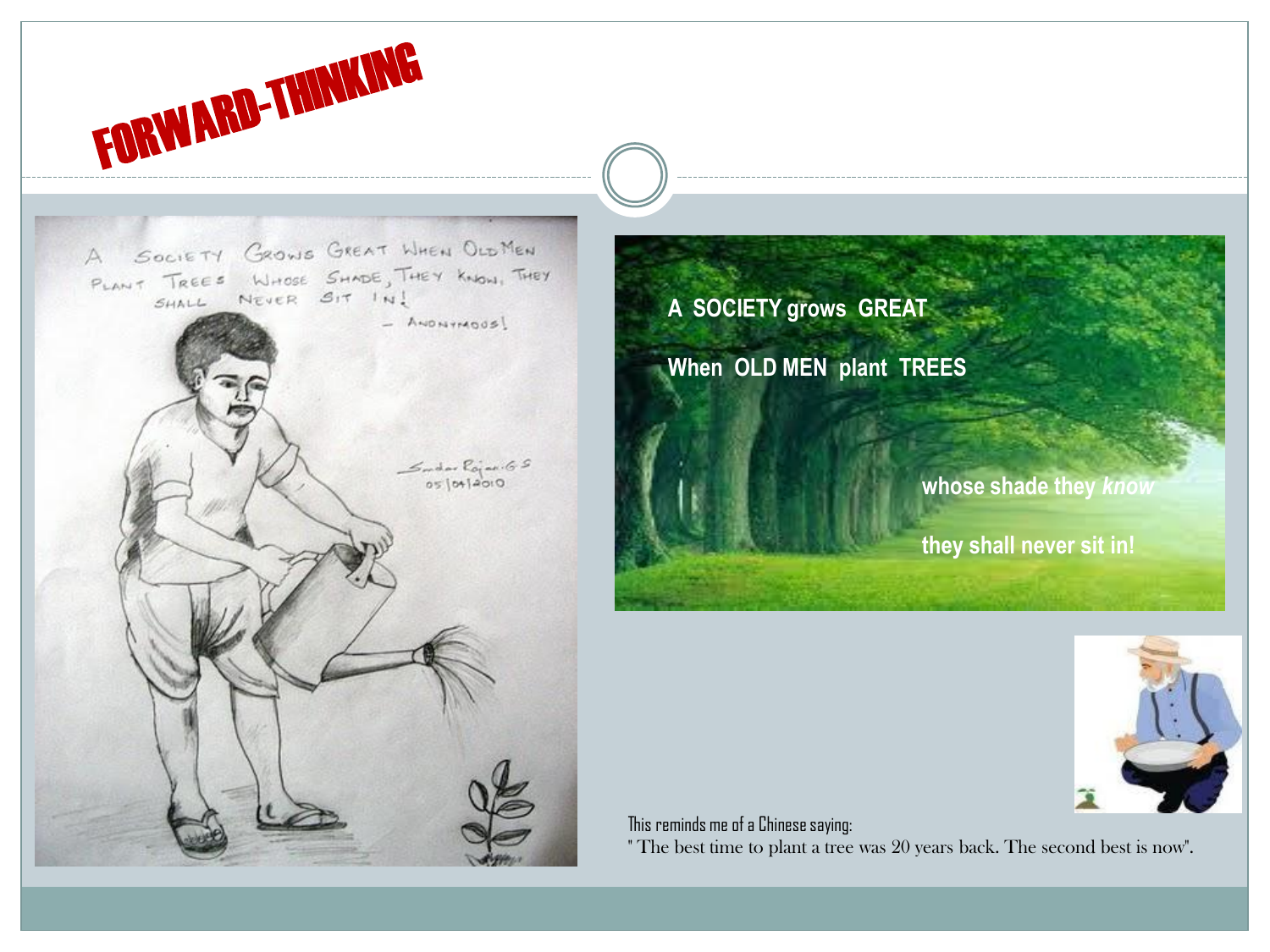

# **EAT and DRINK with your RELATIVES...**



## **...do BUSINESS with** *STRANGERS!*



This reminds me of a Sicilian Proverb: Better to have a good friend than a bad relative.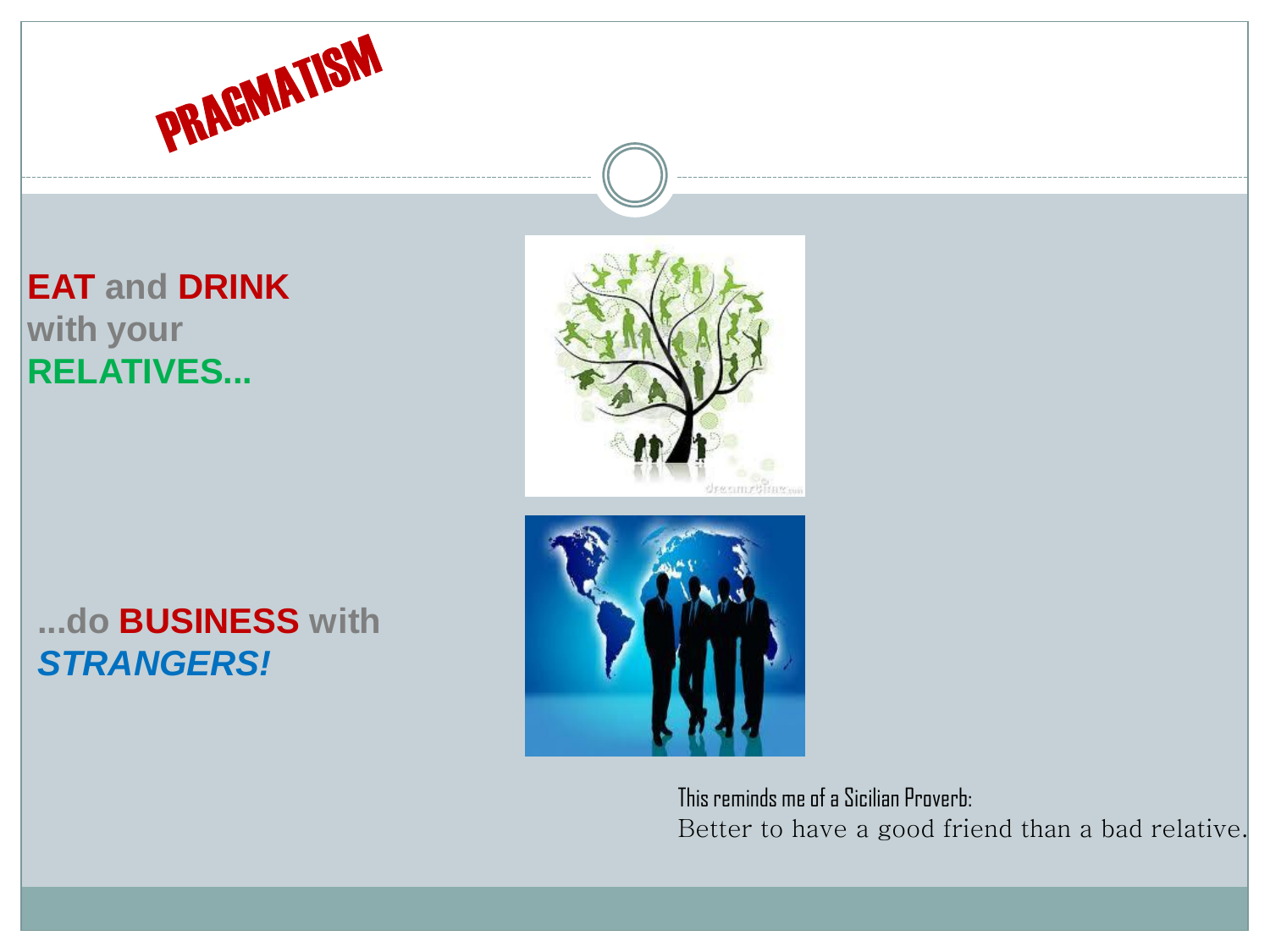

#### **It is easier to** *TALK* **than to**

*hold one's tongue!*





This reminds me of another saying: *MANY WORDS* **are** *POVERTY*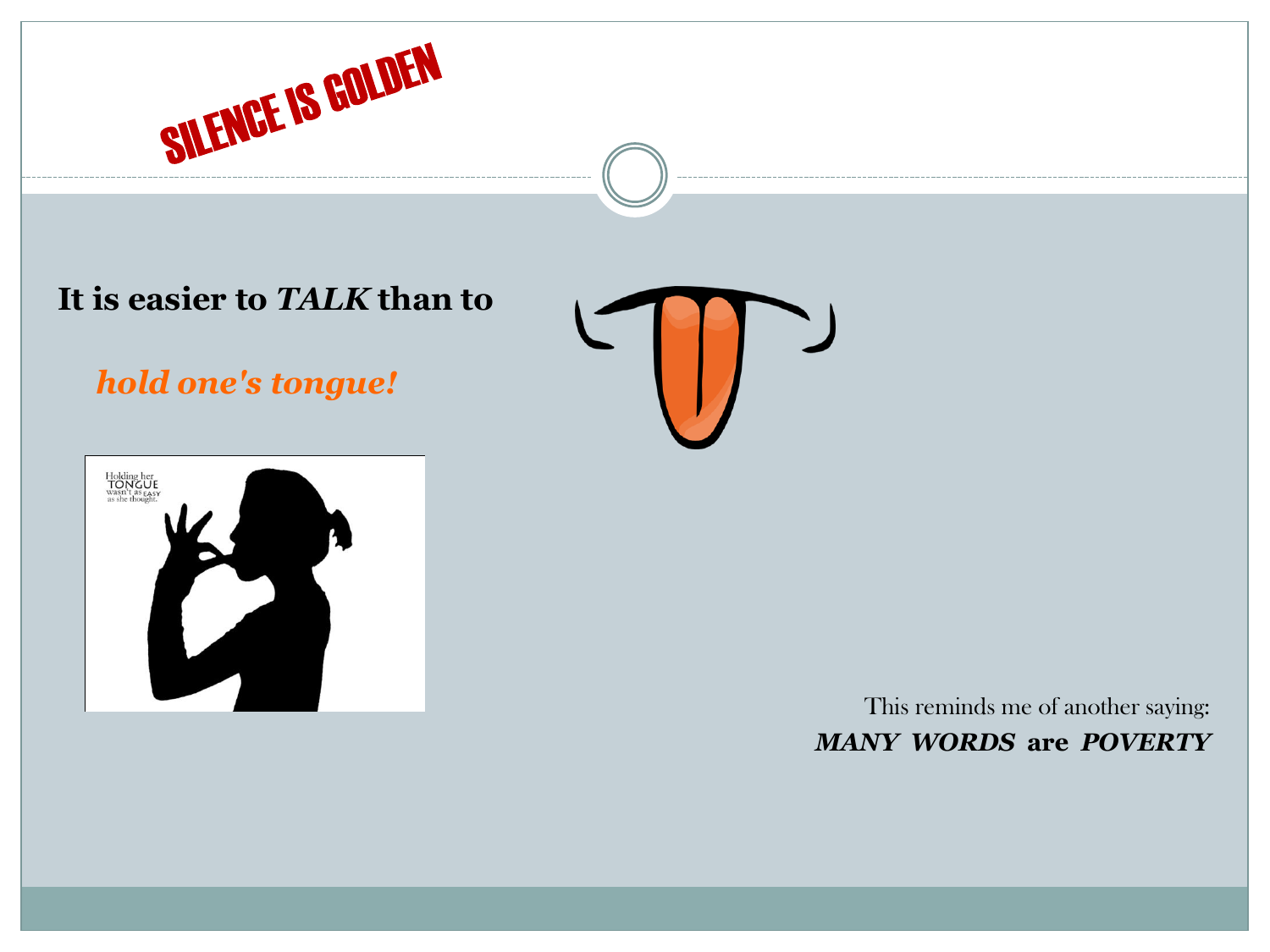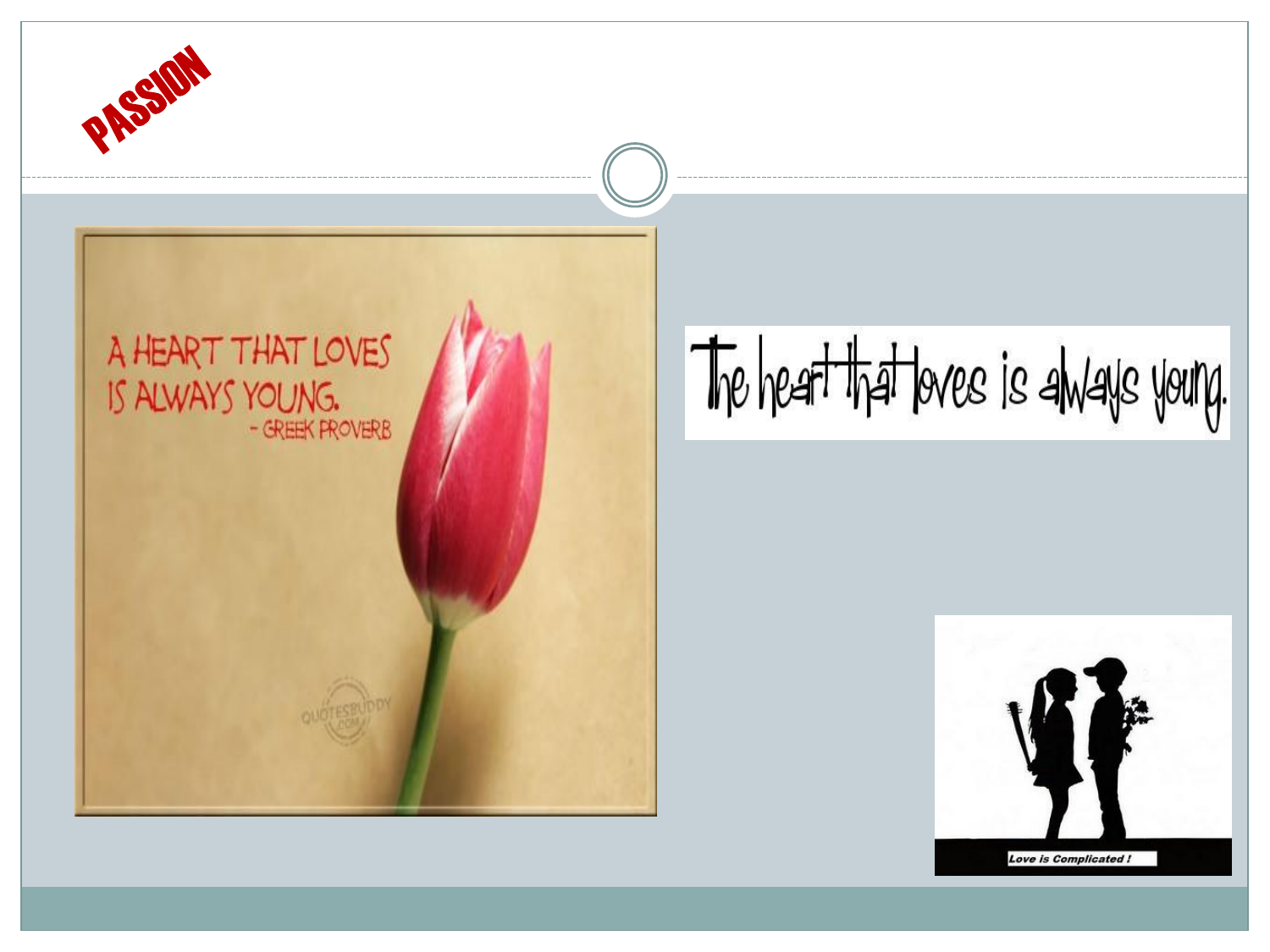

An open ENEMY is better than a false FRIEND...





Words to the wise:

Keep your friends close, but keep your enemies closer! Observe your enemies, for they first find your faults!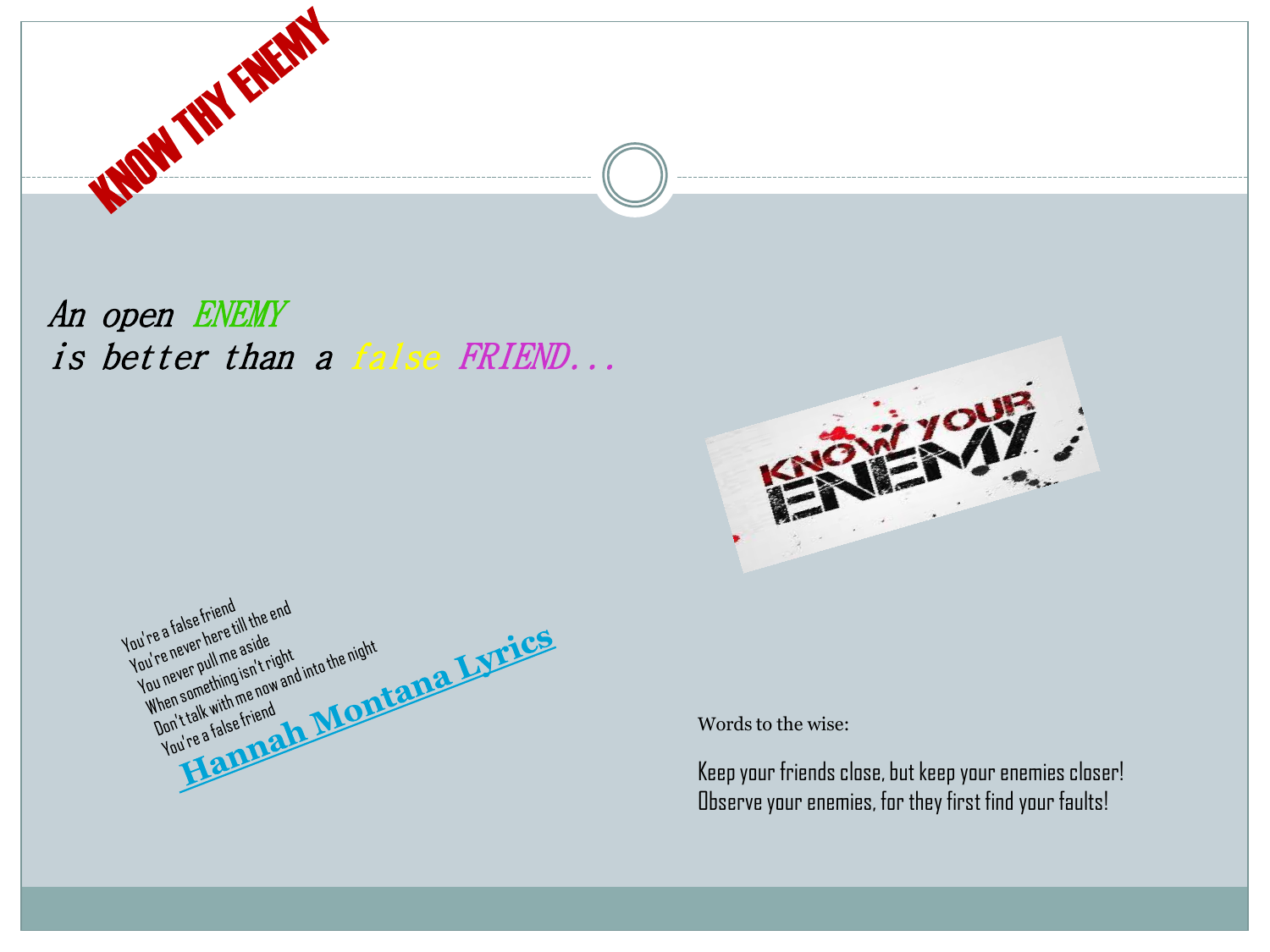

# **SUCCESS..**

**isn't** *how far you got***…...but**

**the distance you traveled from**

# *where you started.*



"Many of life's failures are people who did not realize how close they were to success when they gave up."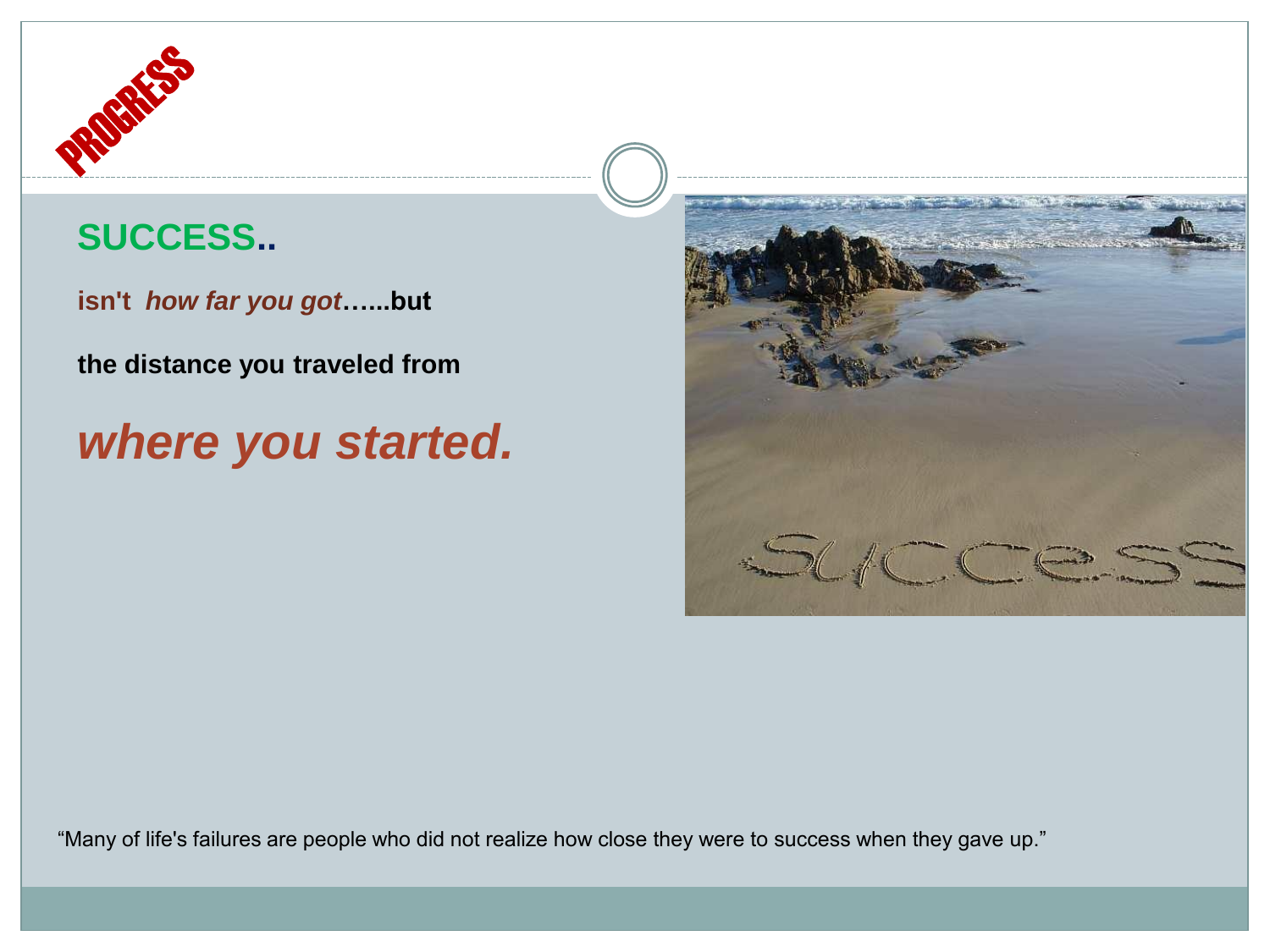

#### **Either** *DANCE* **well... ...or get out of the ballroom!**



This reminds me of a Spanish saying: '[Dance to the tune that is played](http://thinkexist.com/quotation/dance_to_the_tune_that_is/165774.html)'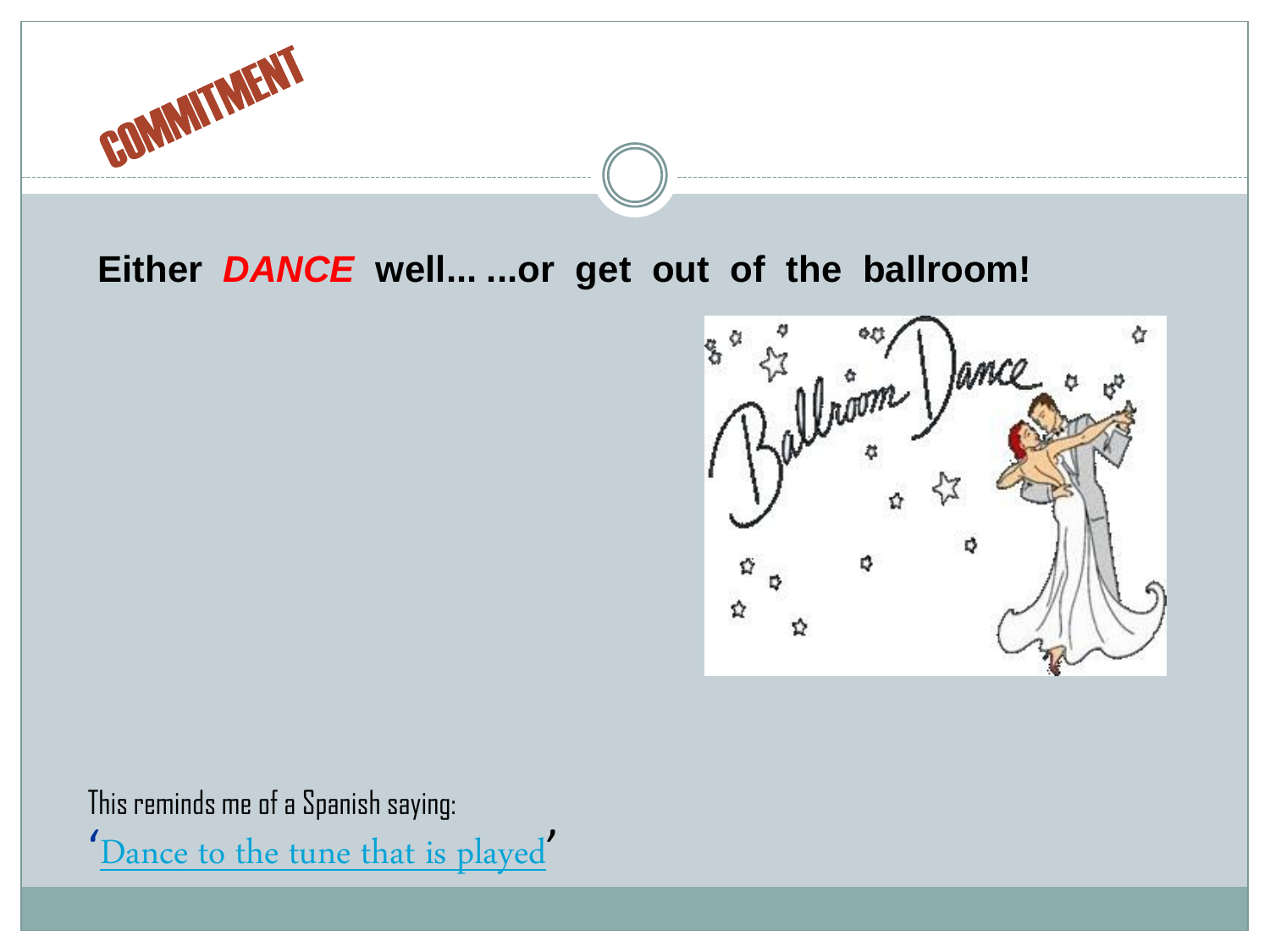

**When POVERTY comes in through the DOOR...**

**….. LOVE**

**flies out through the WINDOW**



Financial problems in a home affect loving relationships.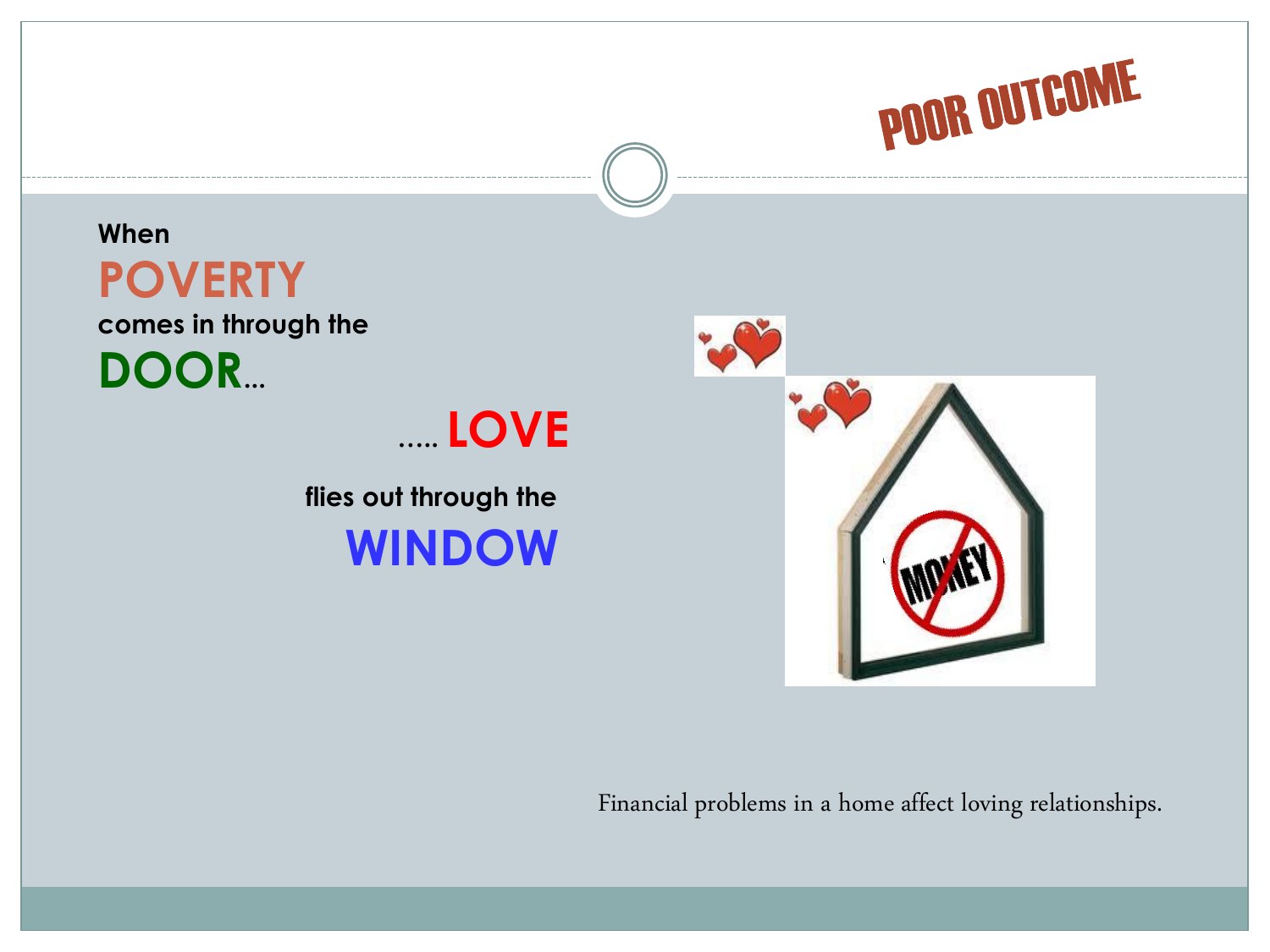

## **GREY HAIR** is a sign of AGE,

not